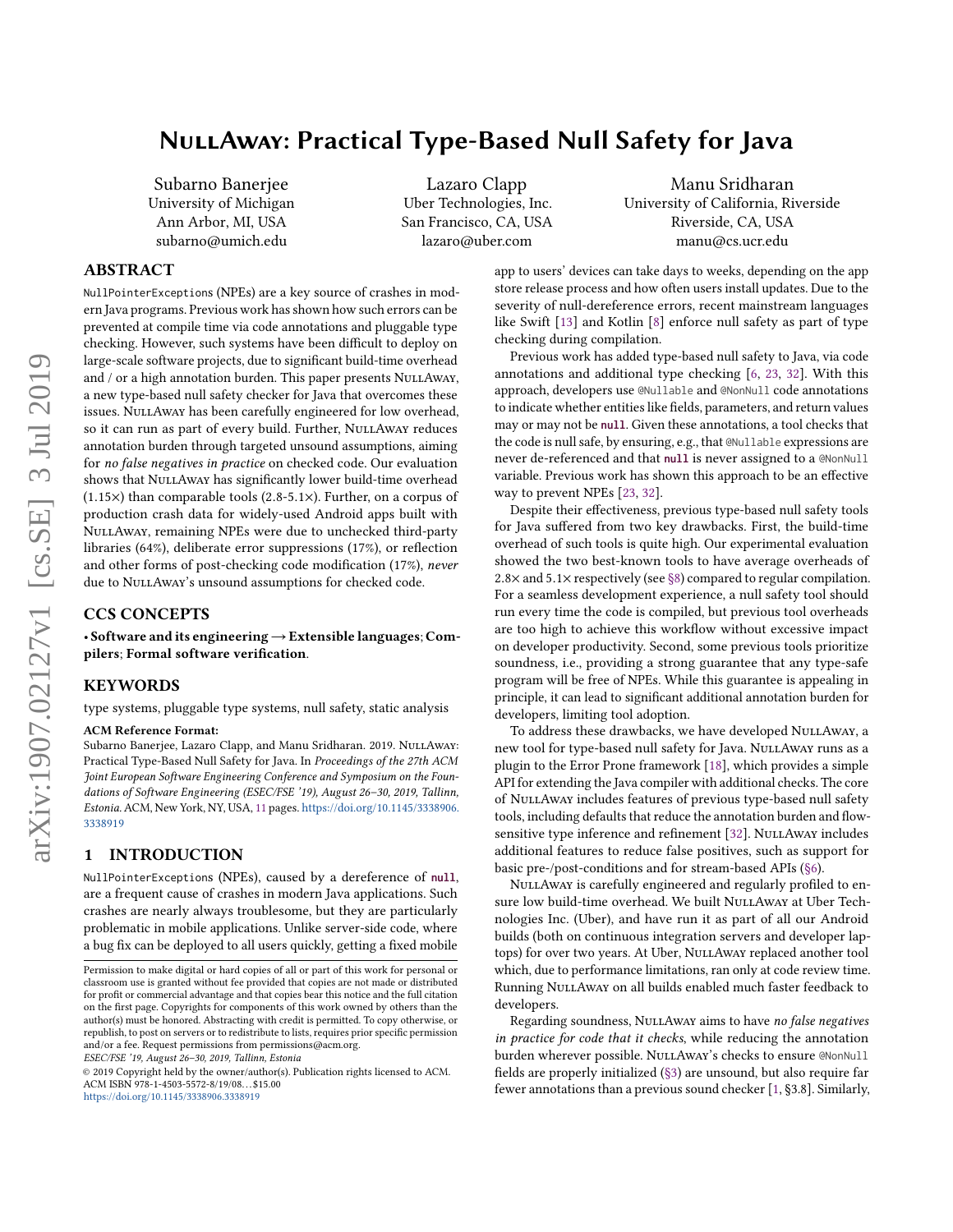NullAway unsoundly assumes that methods are pure, i.e., sideeffect-free and deterministic [\(§4\)](#page-3-0). In both cases, we have validated that neither source of unsoundness seems to lead to real-world NPEs for Uber's Android apps, based on crash data from the field.

For usability, NuLLAway uses an *optimistic* handling of calls into unchecked code, though such handling can lead to uncaught issues. Modern Java projects often depend on numerous third-party libraries, many of which do not yet contain nullability annotations on their public APIs. Maximum safety requires a pessimistic modeling of such libraries, with worst-case assumptions about their nullness-related behavior. Pessimistic assumptions lead to a large number of false positive warnings, in our experience making the tool unusable on a large code base. Instead, NULLAWAY treats calls into unchecked code optimistically: it assumes that such methods can always handle **null** parameters and will never return **null**. [1](#page-1-0) Additionally, NuLLAway includes mechanisms for custom library modeling and leveraging nullability annotations when they are present. Overall, NuLLAway's handling of unchecked code is practical for large code bases while providing mechanisms for additional safety where needed.

We performed an extensive experimental evaluation of NuLL-Away, on 18 open-source projects totaling ∼164K lines of code and on <sup>∼</sup>3.3<sup>M</sup> lines of production code from widely-used Android apps developed at Uber. We observed that NULLAWAY introduced an average of 15% overhead to build times on the former (22% on the later), significantly lower than previous tools. Further, a study of one month of crash data from Uber showed that NPEs were uncommon, and that nearly all remaining NPEs were due to interactions with unchecked code, suppression of NULLAWAY warnings, or post-checking code modification. None of the NPEs were due to NullAway's unsound assumptions for checked code. Finally, the evaluation confirmed that removing these unsound assumptions leads to significantly more warnings for developers.

NULLAWAY is freely available and open source. It has more than 2,500 stars on GitHub [\[9\]](#page-10-8), and has been adopted by a number of other companies and open-source projects, further validating its usefulness. We believe that NULLAway's design and tradeoffs provide a useful template for future type systems aiming to prevent crashes in large-scale code bases.

Contributions This paper makes the following contributions:

- We describe the design of NULLAWAY's type system, tuned over many months to achieve no false negatives in practice for checked code with a reasonable annotation burden. NullAway includes a novel, carefully-designed initialization checking algorithm [\(§3\)](#page-2-0), an optimistic treatment of method purity [\(§4\)](#page-3-0), and a highly-configurable system for determining how to treat unchecked code [\(§5\)](#page-4-0). Our evaluation showed that a checker without these unsound assumptions emitted many false positive warnings [\(§8.4\)](#page-8-0).
- We present experiments showing that NuLLAway's buildtime overhead is dramatically lower than alternative systems, enabling NPE checking on every build [\(§8.2\)](#page-7-0).
- We analyze production crash data for a large code base built with NuLLAway and show that on this data set, NuLLAway

achieved its goal of no false negatives for checked code, as remaining NPEs were primarily caused by third-party libraries and warning suppressions [\(§8.3\)](#page-7-1).

## <span id="page-1-3"></span>2 OVERVIEW

In this section we give a brief overview of type-based nullability checking as implemented in NullAway. The core ideas of preventing NPEs via pluggable types are well known; see elsewhere [\[1,](#page-10-7) [23,](#page-10-4) [32\]](#page-10-5) for further background.

With type-based null checking, a type's nullability is expressed via additional qualifiers, written as annotations in Java. The @NonNull qualifier describes a type that excludes **null**, whereas @Nullable indicates the type includes **null**. Given these additional type qualifiers, type checking ensures the following two key properties:

- (1) No expression of @Nullable type is ever assigned to a location of @NonNull type.
- (2) No expression of @Nullable type is ever dereferenced.

Together, these properties ensure a program is free of NPEs, assuming objects have been properly initialized. (We defer discussion of initialization checking to [§3.](#page-2-0))

Consider the following simple example:

- 1 **void** log(@NonNull Object x) {
- 2 System.out.println(x.toString());
- 3 }
- 4 **void** foo() { log(**null**); }

Here, the parameter of log is @NonNull, so the call log(**null**); will yield a type error, as it violates property  $1<sup>2</sup>$  $1<sup>2</sup>$  $1<sup>2</sup>$  The developer could address this issue by changing the annotations on log's parameter x to be @Nullable. But, x is dereferenced at the call x.toString(), which would yield another type error due to violating property 2.

One way the developer can make the code type check is to change the body of the log method as follows:

```
5 void log(@Nullable Object x) {
     6 if (x != null) { System.out.println(x.toString()); }
7 }
```
The type checker proves this code safe via flow-sensitive type refinement (to be discussed further at the end of this section); the checker interprets the null check and refines x's nullness type to be @NonNull within the if-body, making the toString() call legal.

Types qualified with nullability annotations form a subtyping relationship, where @NonNull C is a subtype of @Nullable C for any class C [\[32,](#page-10-5) Fig. 3]. Hence, property 1 simply ensures assignment compatibility according to subtyping.

Override Checking NULLAWAY also ensures that method overrides respect subtyping, enforcing the standard function subtyping rules of covariant return types and contravariant parameter types [\[34\]](#page-10-9). Consider the following example:

```
8 class Super {
```

```
9 @NonNull Object getObj() { return new Object(); }
```

```
10 }
```
- 11 **class** Sub **extends** Super {
- 12 @Nullable Object getObj() { **return null**; }

<span id="page-1-0"></span><sup>&</sup>lt;sup>1</sup>Optimistic handling is also used for overriding methods from unchecked packages; see [§5.](#page-4-0)

<span id="page-1-1"></span> ${}^{2}$ For type checking, "assignments" include parameter passing and returns at method calls.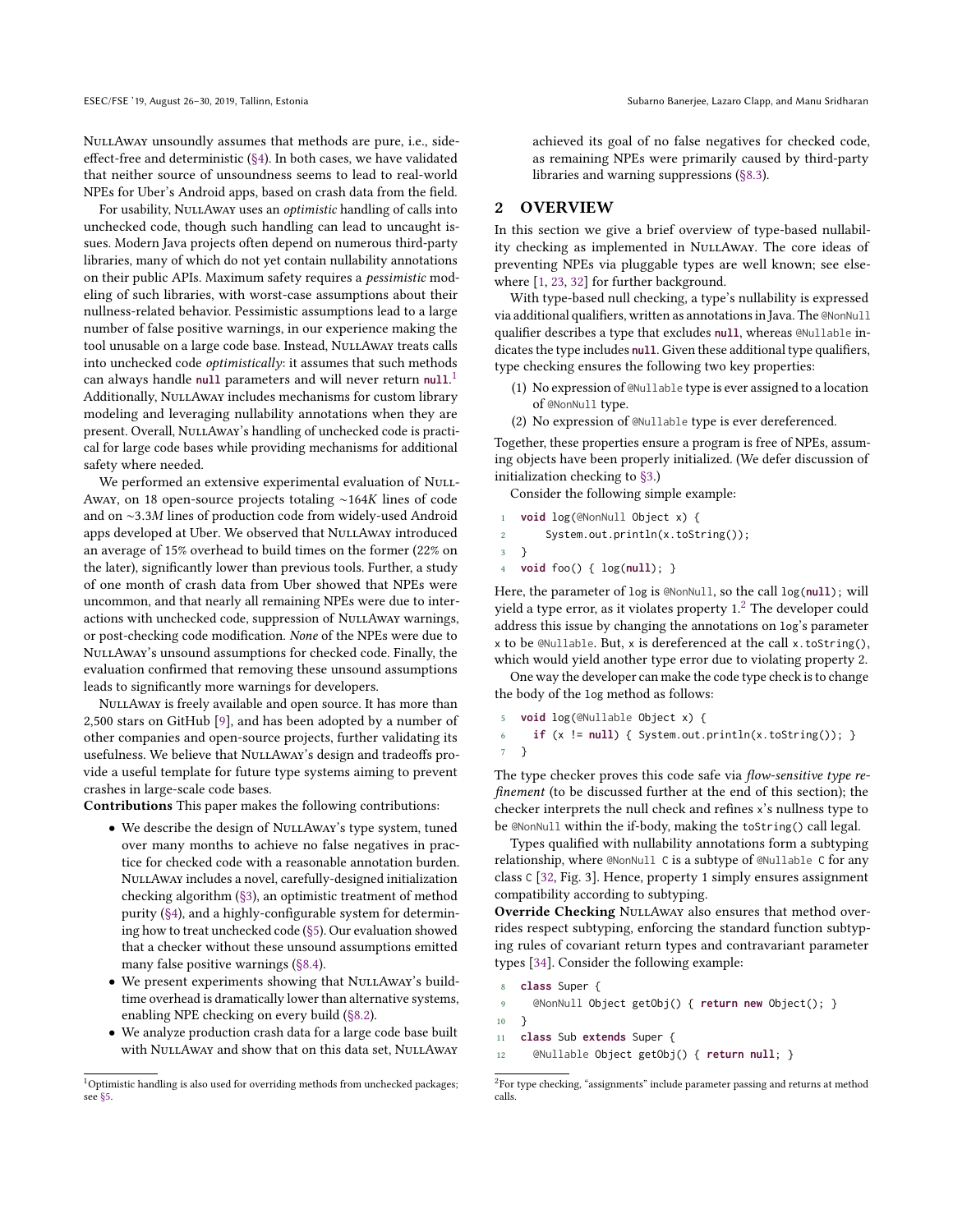```
13 }
14 class Main {
15 void caller() {
16 Super x = new Sub();
17 x.getObj().toString(); // NullPointerException!
18 }
19 }
```
Since x has declared type Super, the declared target of x.getObj() on line [17](#page-2-1) is Super.getObj. This method has a @NonNull return type, making the toString() call legal. However, this example crashes with an NPE, since overriding method Sub.getObj has @Nullable return type. To close this loophole, the checker must ensure covariance in return types, so a method with @NonNull return type cannot be overridden by one with @Nullable return type. Similarly, it must check for contravariant parameter types, so a method's @Nullable parameter cannot be made @NonNull in an overriding method.

Defaults Annotating every field, parameter, and return value in a large code base would require a huge effort. NULLAWAY uses the non-null-except-locals (NNEL) default from the Checker Framework [\[32\]](#page-10-5) to reduce the annotation burden. Any unannotated parameter, field, or return value is treated as @NonNull, whereas the types of local variables are inferred (see below). Beyond reducing annotation effort, this default makes code more readable (by reducing annotation clutter) and nudges the developer away from using **null** values, making the code safer.

Flow-Sensitive Type Inference / Refinement As in previous work, NuLLAway automatically infers types for local variables in a flow-sensitive manner. Beyond inspecting assignments, null checks in conditionals are interpreted to compute refined (path-sensitive) types where the condition holds. E.g., at [line 6](#page-1-2) of the previous log example, the type of x is refined to @NonNull inside the if-body, based on the null check. NullAway uses an access-path-based abstract domain [\[22\]](#page-10-10) to also track nullability of sequences of field accesses and method calls. [§4](#page-3-0) describes how NuLLAway's assumptions around method purity interact with type inference.

Other Tools Throughout this paper we discuss two other typebased null checking tools for Java: the Nullness Checker from the Checker Framework [\[23,](#page-10-4) [32\]](#page-10-5), which we refer to as CFNullness for brevity, and Eradicate, available with Facebook Infer [\[6\]](#page-10-3). Subsequent sections will detail how the checks performed by NULLAWAY and its overheads compare with CFNuLLNESS and Eradicate.

## <span id="page-2-0"></span>3 INITIALIZATION CHECKING

Beyond the checks shown in [§2,](#page-1-3) to fully prevent NPEs a nullness type checker must ensure that objects are properly initialized. Sound type systems for checking object initialization have been a subject of much previous research [\[24,](#page-10-11) [25,](#page-10-12) [35,](#page-10-13) [37\]](#page-10-14). In this section, we present NULLAWAY's approach to initialization checking. Though unsound, our technique has a low annotation burden and has caught nearly all initialization errors in our experience at Uber.

[Figure 1](#page-2-2) gives a code example we will use to illustrate our initialization checking. We first describe how NuLLAway checks that @NonNull fields are initialized [\(§3.1\)](#page-2-3), then discuss checking for uses before initialization [\(§3.2\)](#page-3-1), and then compare with CFNULLNESS and Eradicate [\(§3.3\)](#page-3-2).

```
20 class InitExample {
21 @NonNull Object f, g, h, k;
22 InitExample() {
23 this.f = new Object();
24 this.g.toString(); // use before init
25 helper();
26 }
27 private void helper() {
28 this.g = new Object();
29 this.h.toString(); // use before init
30 }
31 @Initializer public void init() {
32 this.h = this.f;
33 if (cond()) { this.k = new Object(); }
34 }
35 }
```
<span id="page-2-12"></span><span id="page-2-11"></span><span id="page-2-7"></span><span id="page-2-6"></span>Figure 1: An example (with errors) to illustrate initialization checking.

## <span id="page-2-3"></span>3.1 Field Initialization

Initialization phase Any @NonNull instance field must be assigned a non-null value by the end of the object's initialization phase.[3](#page-2-4) We consider an object's initialization phase to encompass execution of a constructor, possibly followed by initializer methods. Initializer methods (or, simply, initializers) are methods invoked at the beginning of an object's lifecycle but after its constructor, e.g., overrides of onCreate() in Android Activity subclasses [\[16\]](#page-10-15). Field initialization may occur directly in constructors and initializers, or in invoked helper methods.

In [Figure 1,](#page-2-2) the InitExample class has four @NonNull fields, declared on [line 21.](#page-2-5) NULLAWAY treats the init() method (lines  $31-34$  $31-34$ ) as an initializer, due to the @Initializer annotation. For a method annotated @Initializer, NuLLAway assumes (without checking) that client code will always invoke the method before other (noninitializer) methods in the class. Note that the InitExample constructor invokes helper() at [line 25](#page-2-8) to perform some initialization.

Checks Given a class C with constructors, initializers, and initial-izer blocks [\[15,](#page-10-16) §8.6], for each @NonNull field  $f$  of  $C$ , NullAway treats  $f$  as properly initialized if any one of four conditions holds:

- (1) f is initialized directly at its declaration; or
- (2) f is initialized in an initializer block; or
- (3) C has at least one constructor, and all constructors initialize  $f$ ; or
- (4) some initializer in C initializes  $f$ .

For a method, constructor, or initializer block m to initialize a field  $f$ ,  $f$  must always be assigned a non-null value by the end of m. This property can be determined using the same analysis used for flow-sensitive type inference (see [§2\)](#page-1-3), by checking if the inferred type of this. f is @NonNull at the end of m. NULLAWAY also allows for initialization to occur in a method that is always invoked by m. NULLAWAY determines if  $m$  always invokes a method  $n$  with two simple checks: (1) the call to  $n$  must be a top-level statement in  $m$ 

<span id="page-2-4"></span> $3$ For space, we elide discussion of NULLAWAY's handling of static field initialization; the techniques are roughly analogous to those for instance fields.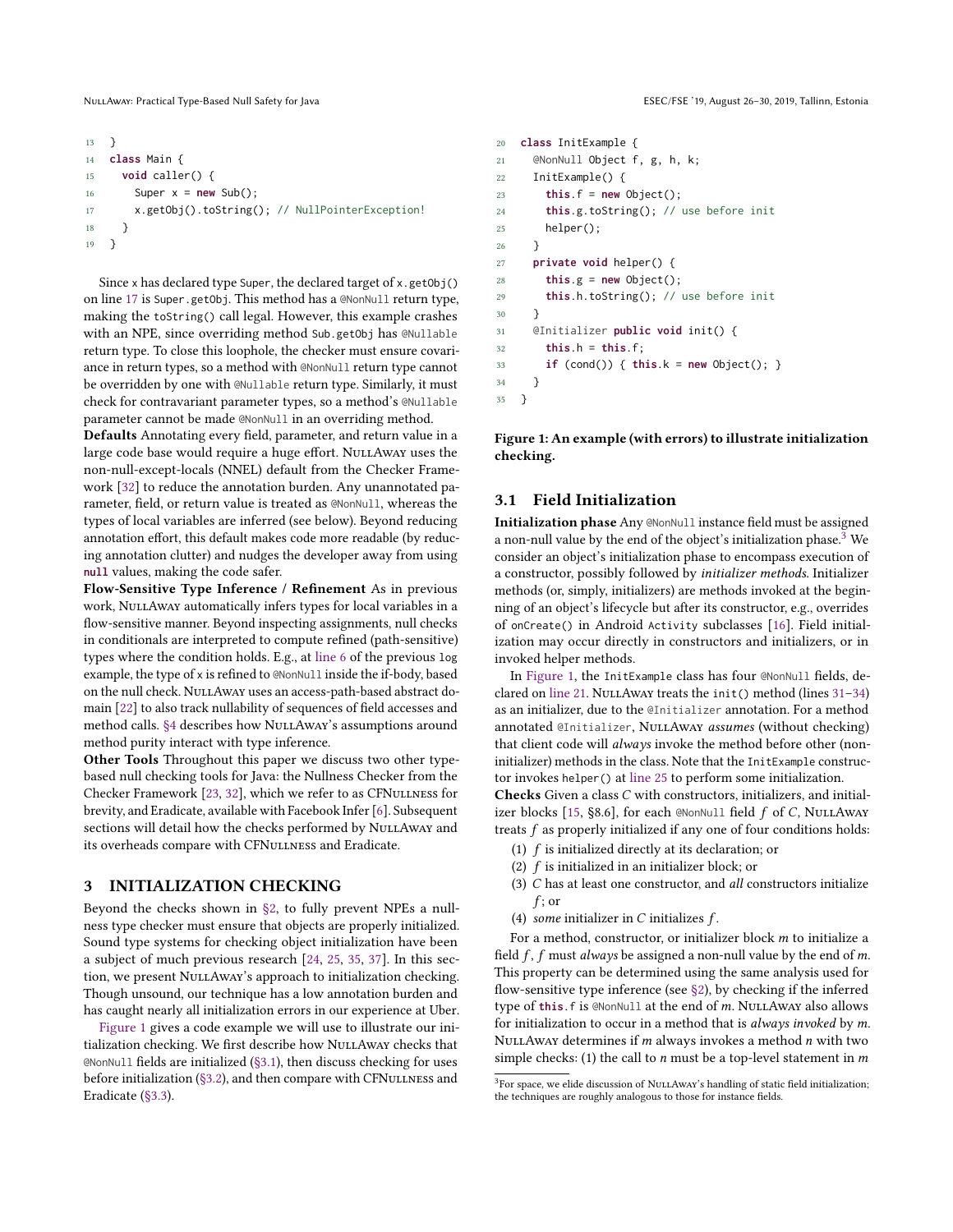(not nested within a conditional or other block),  $\frac{4}{3}$  $\frac{4}{3}$  $\frac{4}{3}$  and (2) *n* must be **private** or **final**, to prevent overriding in subclasses.[5](#page-3-4)

For [Figure 1,](#page-2-2) NuLLAway reasons about initialization as follows:

- f is properly initialized due to the assignment at [line 23.](#page-2-9)
- g is properly initialized, since the constructor always invokes helper() [\(line 25\)](#page-2-8), which assigns g [\(line 28\)](#page-2-10).
- h is properly initialized, since @Initializer method init() assigns h [\(line 32\)](#page-2-11).
- Line [33](#page-2-12) only initializes k conditionally. So, NuLLAWAY reports an error that k is not properly initialized.

#### <span id="page-3-1"></span>3.2 Use before Initialization

Within the initialization phase, a further check is required to ensure that @NonNull fields are not used before they are initialized. Two such bad uses exist in [Figure 1:](#page-2-2) the read of **this**.g at [line 24](#page-2-13) and this.h at [line 29.](#page-2-14) NuLLAway performs a partial check for these bad uses. Within constructors and initializers, NULLAWAY checks at any field use that the field is definitely initialized before the use. This check again leverages the same analysis used for flow-sensitive type inference. NuLLAwAY must also account for fields that have been initialized before the analyzed method. For example, the read of **this**.f at [line 32](#page-2-11) of [Figure 1](#page-2-2) is safe, since f is initialized in the constructor, which runs earlier. Similarly, NullAway accounts for fields initialized in always-invoked methods before a read.

NullAway's check is partial since it does not check field reads in methods invoked by constructors or initializers or guard against other leaking of the **this** reference during initialization. So, while NullAway reports a use-before-init error at [line 24](#page-2-13) of [Figure 1,](#page-2-2) it does not report an error for the uninitialized read at [line 29.](#page-2-14) While handling certain cases like reads in always-invoked methods would be straightforward, detecting all possible uninitialized reads would be non-trivial and add significant complexity to NULLAWAY. Uninitialized reads beyond those detected by NuLLAway seem to be rare, so we have not yet added further checking.

#### <span id="page-3-2"></span>3.3 Discussion

In contrast to NULLAWAY, CFNULLNESS aims for sound initialization checking. The CFNullness initialization checking system [\[1,](#page-10-7) §3.8] (an extension of the Summers and Müller type system [\[37\]](#page-10-14)) prohibits invoking any method on a partially-initialized object without additional developer annotations. E.g., CFNULLNESS prohibits the call at [line 25,](#page-2-8) since helper() is not annotated as being able to operate during initialization. It also lacks support for a direct analogue of the @Initializer annotation. As we shall show in [§8](#page-6-0) this strict checking leads to a number of additional false warnings. NullAway's checking is unsound, but it seems to catch most initialization errors in practice with a much lower annotation burden.

NULLAWAY's initialization checking was inspired by the checking performed in Eradicate, which also supports the @Initializer annotation. Compared with Eradicate, there are two main differences in how NuLLAway checks for initialization. First, NuLLAway only considers initialization from callees that are always invoked

ESEC/FSE '19, August 26–30, 2019, Tallinn, Estonia Subarno Banerjee, Lazaro Clapp, and Manu Sridharan

```
36 class FooHolder {
37 @Nullable Object foo;
38 public @Nullable Object getFoo() { return this.foo; }
39 public void setFoo(@Nullable Object foo) {
40 this.foo = foo;
41 }
42 public @Nullable Object getFooOrNull() {
43 return randInt() > 10 ? null : this.foo;
44 }
45 }
```
Figure 2: An example to illustrate NULLAWAY's purity handling.

(see [§3.1\)](#page-2-3). In contrast, Eradicate considers initialization performed in all (private or final) constructor callees, even those invoked conditionally, which is less sound. E.g., if [line 25](#page-2-8) were written as **if** (cond()) helper();, Eradicate would still treat fields assigned in helper as initialized. Second, Eradicate does not have any checking for use before initialization [\(§3.2\)](#page-3-1).

Note that usage of @Initializer can be dangerous, as NuLLAway does not check that such methods are invoked before others. In the Uber code base most usage of @Initializer is via overriding of well-known framework methods like Activity.onCreate. When developers introduce new usage of @Initializer, our code review system automatically adds a comment to warn about the risks.

## <span id="page-3-0"></span>PURITY ASSUMPTIONS

NuLLAway reduces warnings (unsoundly) by assuming all methods are pure, i.e., both side-effect-free and deterministic. [Figure 2](#page-3-5) gives a simple example of a class FooHolder that has a foo field with a getter and setter. NULLAway's flow-sensitive type inference assumes method calls are side-effect-free, so it will (erroneously) not report a warning on this code:

```
46 FooHolder f = \ldots;47 if (f.foo != null) {
48 f.setFoo(null);
49 f.foo.toString(); // NPE!
50 }
```
NullAway ignores the effect of the setFoo() call and assumes f.foo remains non-null at [line 49,](#page-3-6) based on the null check at [line 47.](#page-3-7) Additionally, NuLLAway assumes all methods are deterministic, in order to refine nullability of "getter" return values during type inference. The following code may throw an NPE:

```
51 FooHolder f = ...;52 if (f.getFooOrNull() != null) {
53 f.getFooOrNull().toString();
54 }
```
The issue is that getFooOrNull() (defined at [line 42](#page-3-8) in [Figure 2\)](#page-3-5) is non-deterministic: given the same parameters, it may return **null** in some calls but not others. NULLAWAY ignores this possibility and refines the nullability of getFooOrNull()'s return to be @NonNull under the condition, and hence emits no warning.

<span id="page-3-3"></span><sup>&</sup>lt;sup>4</sup>NULLAWAY currently (unsoundly) treats  $n$  as always-invoked even if  $m$  may return before invoking n.

<span id="page-3-4"></span><sup>&</sup>lt;sup>5</sup>NULLAWAY does not attempt to identify methods that are always invoked from a constructor or initializer through a chain of invocations more than one level deep; this has not led to false positive warnings in practice.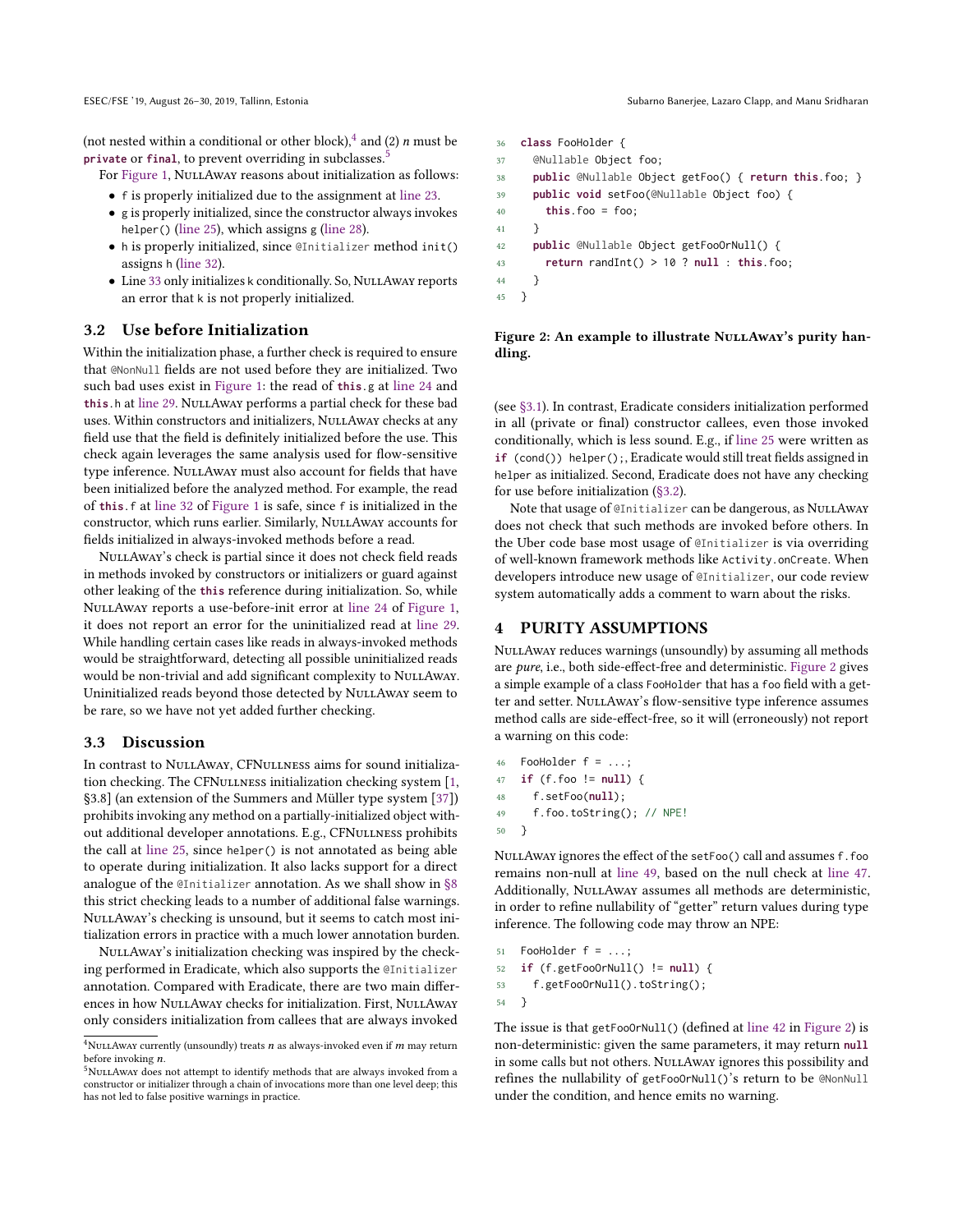Discussion In practice, we have not observed any NPEs in the field due to method side effects. In the Uber code base most data-holding classes are immutable, precluding such errors. Also, usually a null check is quickly followed by a dereference (with no intervening code), a safe pattern even with mutable types. We have also not observed non-determinism to cause soundness issues for NULLAWAY in practice.

By default, CFNULLNESS soundly assumes that methods may be impure. While this catches more bugs, on the Uber code base this would lead to a large number of false warnings. CFNULLNESS has an option to assume methods are side-effect free, but no option as of yet to assume determinism. Previous work [\[26,](#page-10-17) [33\]](#page-10-18) has studied automatic verification of method purity for Java; it would be interesting future work extend NullAway to verify these properties efficiently.

## <span id="page-4-0"></span>5 HANDLING UNANNOTATED CODE

This section details how NuLLAway handles interactions with unannotated, unchecked code, typically written by a third-party. Since modern Java programs often use many third-party libraries without nullability annotations, these interactions arise frequently in real-world code. By default, NULLAWAY uses an unsound, optimistic handling of interactions with unannotated code, sacrificing some safety to enhance tool usability.

Assume that code in a program has been partitioned into checked code, which has proper nullability annotations checked by NuLL-Away, and unannotated code, which is lacking annotations and has not been checked. (We shall detail how this partition is computed shortly.) By default, NULLAWAY treats interactions between the checked and unannotated code optimistically, i.e., it assumes that no errors will arise from the interaction. In particular, this means:

- When checking a call to an unannotated method  $m$ , NuLL-Away assumes that m's parameters are @Nullable and that m's return is @NonNull.
- When checking an override of an unannotated method  $m$ (see discussion of override checking in [§2\)](#page-1-3), NULLAWAY assumes that  $m$ 's parameters are @NonNull and that  $m$ 's return is @Nullable.

These assumptions are maximally permissive and ensure that no errors will be reported for interactions with unannotated code, a clearly unsound treatment.

Alternatives to optimistic handling of unannotated code yield too many false positives to be usable. No handling of third-party code can prevent all NPEs, as there may be bugs within the thirdparty code independent of what values are passed to API methods. A maximally-safe handling of interactions with third-party code would be pessimistic, making the exact opposite assumptions from optimistic checking (e.g., all return values would be treated as @Nullable). But, these conservative assumptions lead to a huge number of false warnings. By default, CFNULLNESS handles thirdparty libraries the same way as first-party code: any parameter or return missing an annotation is assumed to be @NonNull. These assumptions also lead to a large number of false warnings (see [§8\)](#page-6-0).

Granullar [\[20\]](#page-10-19) inserts runtime checks at the unannotated code boundary to guarantee soundness of checked code annotations. We

<span id="page-4-1"></span>

Figure 3: Flowchart for NULLAway's treatment of unannotated code.

did not investigate this approach due to potential runtime overhead and the riskiness of shipping modified code.

NULLAWAY has a highly-configurable system for specifying which code is unannotated and how optimistically it is handled. At the highest level, annotated and unannotated code is partitioned based on its Java package, not whether the code is first-party or thirdparty. This system provides a high degree of flexibility when adopting NuLLAway; source packages can be treated as unannotated for gradual adoption, while third-party packages can be treated as annotated if they have proper annotations present.

[Figure 3](#page-4-1) presents a flow chart showing how NULLAWAY determines the nullability of the first parameter to a hypothetical method a.b.C.foo(Object o) (represented by the missing annotation placeholder ?). The first four steps seek to determine whether the code is annotated or unannotated. The method is treated as annotated if (1) the package name matches the AnnotatedPackages regex, (2) it does not match the UnannotatedSubPackages regex, (3) the class name is not blacklisted in UnannotatedClasses, and (4) the class is not annotated as @Generated with the option TreatGeneratedAsUnannotated set. In this case, the nullability of o is assumed to be @NonNull.

Otherwise, the code is unannotated. NULLAWAY then checks if there is a manually-written library model giving an annotation for the method parameter; if so, that annotation is used. NULLAWAY ships with 95 such models, one per method and parameter position pair. These mostly cover common methods from the JDK and Android SDK. NuLLAway can load additional custom library models, but none of the open-source apps in our evaluation required it.

If the AcknowledgeRestrictiveAnnotations option is set, NULL-Away looks for explicit annotations within unannotated code, using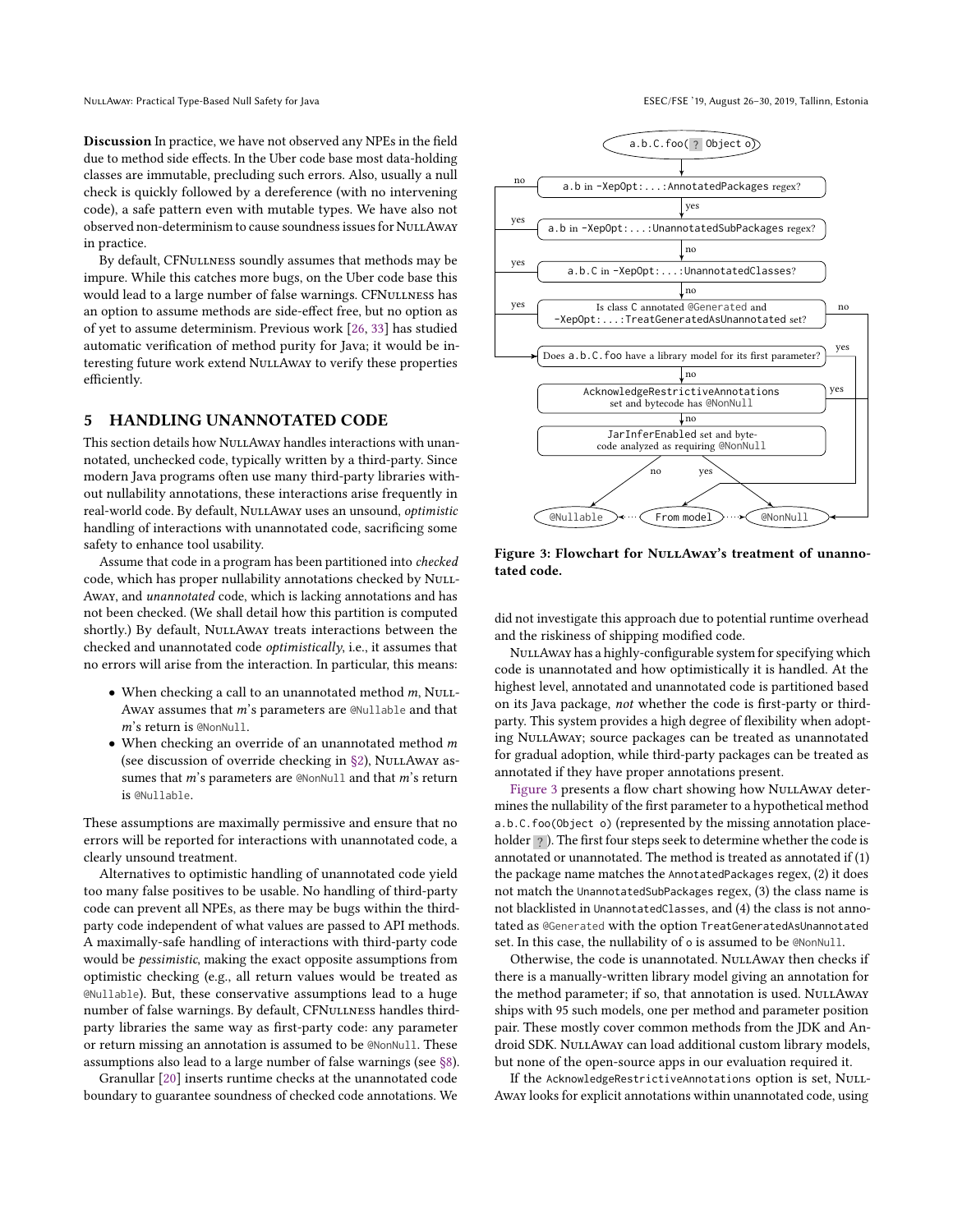them if they are more restrictive than its default assumptions. This allows NuLLAwAY to opportunistically take advantage of explicitlyannotated third-party code, without forcing its default assumptions for checked code onto unannotated methods. Here, if foo's parameter had an explicit @NonNull annotation, it would be used.

Finally, NuLLAway can leverage models automatically generated by JarInfer, a separate analysis we built for doing basic type inference on bytecode. For example, if a method unconditionally dereferences its parameter, JarInfer infers that the parameter should be @NonNull. While JarInfer still only performs intra-procedural analysis on library entrypoints, we have found it useful at Uber for catching additional issues in interactions with libraries. A full description of JarInfer is outside the scope of this paper; we plan to extend it with greater functionality and present it in future work. None of the open-source apps in our evaluation use JarInfer.

# <span id="page-5-0"></span>6 OTHER FEATURES

In this section we detail NULLAWAY's handling of other Java features relevant to nullability, and describe some additional NULLAWAY features that reduce false warnings.

Polymorphism NuLLAway does not yet support polymorphic nullability for generic types. Consider the following Pair type:

```
55 class Pair<T,U> {
56 public T first; public U second;
57 }
```
CFNullness allows for different uses of Pair to vary in nullability via type-use annotations on generic type parameters [\[32\]](#page-10-5). E.g., one can write Pair<@Nullable String, String> for Pairs where the first element may be null. In contrast, NuLLAway treats generic types like any other; for Pair, it assumes both fields have the @NonNull default. To allow **null** as a value, the fields themselves would need to be annotated @Nullable. Type-use annotations on the generic type parameters are ignored. This treatment is sound but could lead to undesirable code duplication; e.g., one may need to write a nearly-identical FirstNullablePair, SecondNullablePair, etc.

We have found this lack of support for type polymorphism to be only a minor annoyance thus far. A big mitigating factor is that most generic type usages in the Uber codebase are of Collection data structures, and it is a best practice to simply avoid storing **null** in such types [\[17\]](#page-10-20). However, we do see a need to eventually support type polymorphism, for cases like the above Pair type and also functional interface types like those in the java.util.function package. We plan to add support in future work, but doing so without compromising on build time overhead may require care. Arrays NuLLAwAY unsoundly assumes that arrays do not contain **null** values. In contrast, CFNullness uses type-use annotations to reason about nullability of array contents; e.g., the type of an array of possibly-null Strings is written @Nullable String []. (Note that CFNULLNESS does not soundly check array initialization by default [\[1,](#page-10-7) §3.3.4].) In the Uber code base, arrays of references are rarely used; Collections are used instead. For more array-intensive code, this NuLLAway unsoundness could have a greater impact.

Lambdas In Java, parameters to lambda expressions do not require explicit types, instead their parameter and return types are usually inferred from those of the single method in the corresponding

functional interface. Analogous to this, NULLAWAY uses the annotations of that same functional interface method to determine the nullability of the parameters and return value of the lambda.

Handlers NULLAway provides an internal extension mechanism called handlers. A handler implements a known interface to interpose itself at specific plug-in points during the analysis process and alter the nullability information available to NULLAWAY. The following two features are implemented as handlers.

Pre- and post-conditions NULLAWAY supports simple pre- and post-condition specifications via partial support for @Contract annotations [\[7\]](#page-10-21). Here are some example usages of @Contract supported by NullAway:

- 58 **public class** NullnessHelper {
- 59 @Contract("null -> false") 60 **static boolean** isNonNull(@Nullable Object o) { 61 **return** o != **null**; 62 } 63 @Contract("null -> fail") 64 **static void** assertNonNull(@Nullable Object o) { 65 **if** (o == **null**) **throw new** Error(); 66 } 67 @Contract("!null -> !null") 68 **static** @Nullable Object id(@Nullable Object o) { 69 **return** o; 70 } 71 }

The @Contract annotations document that isNonNull returns **false** when passed **null**, and that assertNonNull fails when passed **null**. The annotation on id indicates that if passed a non-null value, a non-null value is returned, yielding some support for parametric polymorphism (like @PolyNull in CFNullness [\[32\]](#page-10-5)). Currently, NullAway trusts @Contract annotations, but we plan to add checking for them soon.

Streams While NULLAwAY's general type inference/refinement is strictly intra-procedural, handlers can propagate nullability information inter-procedurally for a few well-understood APIs. At Uber we do this mostly for stream APIs like RxJava [\[11\]](#page-10-22). Consider the following code using a common filter and map pattern:

```
72 public class Baz { @Nullable Object f; ... }
73 public class StreamExample {
74 public void foo(Observable<Baz> o) {
75 o.filter(v -> v.f != null)
76 .map(v -> v.f.toString());
77 }
78 }
```
In the above example, there are three separate procedures: foo, and the two lambdas passed to the filter and map method calls. The lambda for filter will filter out any value in the stream for which v.f is null. For the lambda inside map, NULLAWAY's usual analysis would emit an error, due to the call of toString() on the @Nullable field v.f. But this code is safe, as objects with a null f field were already filtered out. NULLAWAY includes a handler that analyzes the exit statements of every lambda passed to Observable.filter, and the entry statement of every lambda passed to Observable.map. If the map call is chained immediately after the filter call (as in the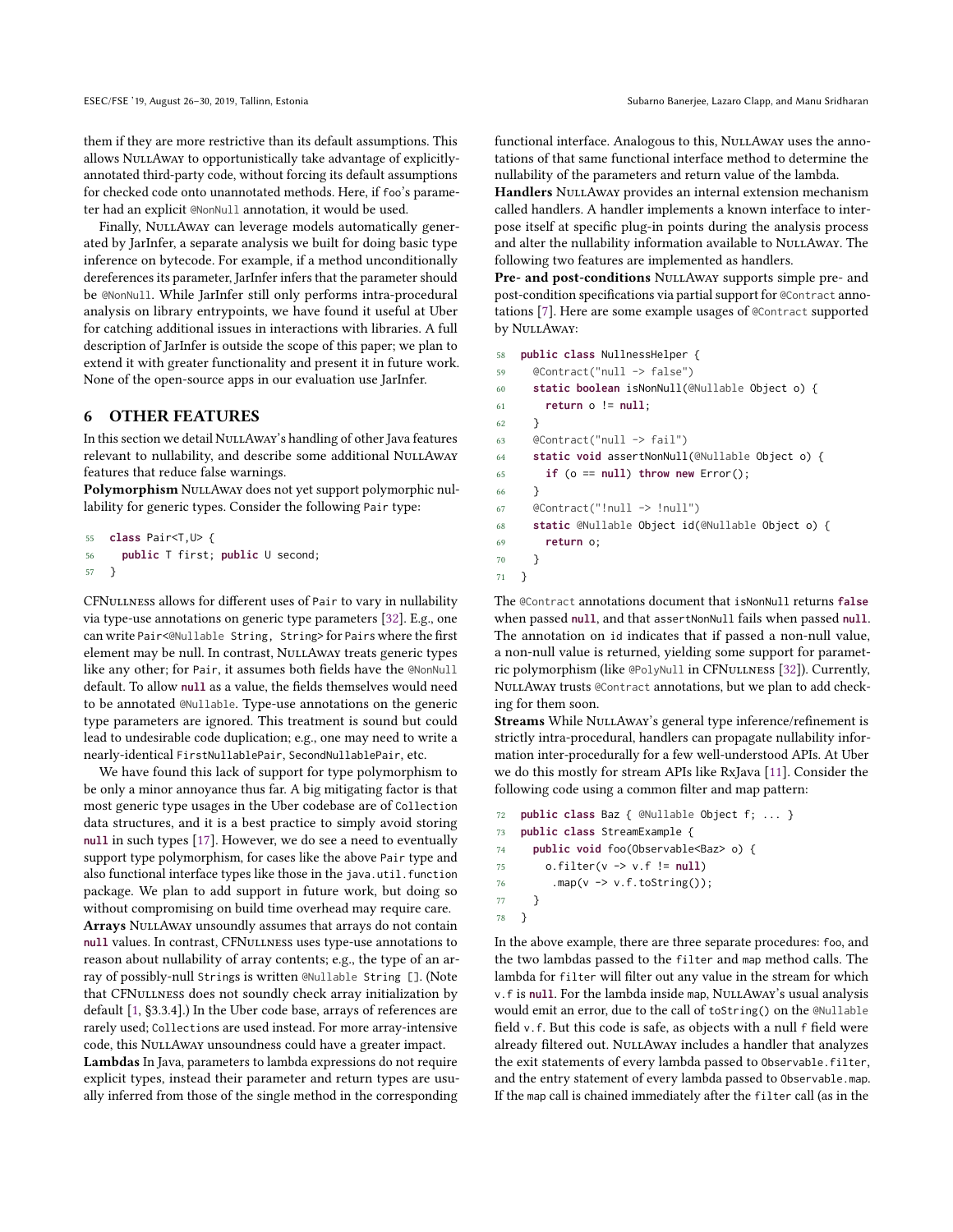previous example), this handler propagates the nullability information for the parameter of the filter lambda on exit (conditioned on the return value being **true**) to the parameter of the map lambda. In the example above, when the filter lambda returns **true**, v.f must be @NonNull. This fact gets preserved at the entry of the map lambda, and hence NuLLAway no longer reports a warning at the toString() call. This heuristic handles common cases observed in the Uber code base and reduces the need for warning suppressions, without introducing any new unsoundness.

#### 7 IMPLEMENTATION AND DEPLOYMENT

NullAway is built as a plugin to the Error Prone framework for compile-time bug finding [\[2,](#page-10-23) [18\]](#page-10-6). Error Prone is carefully designed to ensure its checks run with low overhead, enabling the checking to run on every build of a project. Checks leverage the parsing and type checking already done by the Java compiler, thereby avoiding redundant work. Further, Error Prone interleaves running all checks in a single pass over the AST of each source file, a more efficient architecture than doing a separate AST traversal per check.

The core of NuLLAway primarily adheres to the single-pass architecture encouraged by Error Prone. Some additional AST traversal is required to collect class-wide information up front like which fields are @NonNull, to facilitate initialization checking [\(§3\)](#page-2-0). To perform flow-sensitive type inference, NULLAWAY uses the standalone Checker Framework dataflow library [\[27\]](#page-10-24) to construct control-flow graphs (CFGs) and run dataflow analysis. CFG construction and dataflow analysis are by far the most costly operations performed by NULLAWAY. The tool employs caching to ensure that dataflow analysis is run at most once per method and reused across standard type checking and initialization checking. We profile NULLAWAY regularly to ensure that performance has not regressed.

NullAway has been deployed at Uber for nearly two years. For Android code, NuLLAway runs on every compilation (both locally and during continuous integration), blocking any change that triggers a nullness warning from merging to the main master branch. Test code and third-party libraries are treated as unannotated, with both restrictive annotations and JarInfer enabled (see [§5\)](#page-4-0).

## <span id="page-6-0"></span>8 EVALUATION

We evaluated NULLAway on a diverse suite of open-source Java programs and via a long-term deployment on Uber's Android codebase. The evaluation targeted the following research questions:

RQ1: What is the annotation burden for using NULLAWAY?

RQ2: How much build-time overhead does NULLAWAY introduce, and how does this overhead compare to previous tools?

RQ3: Do NuLLAway's unsound assumptions for checked code lead to missed NPE bugs?

RQ4: Compared to checking with CFNULLNESS, how much do each of NuLLAway's unsound assumptions contribute to the reduction in warning count?

#### 8.1 Experimental Setup

To evaluate NULLAway's effectiveness on open-source software, we gathered a diverse suite of benchmark Java projects from GitHub that already utilize NULLAWAY. We searched for all projects integrating NuLLAway via the Gradle build system, and then included all

Table 1: Benchmark Java Projects

<span id="page-6-1"></span>

| Benchmark Name       |                                | KLoC     | Annotations per KLoC |             |  |  |  |  |
|----------------------|--------------------------------|----------|----------------------|-------------|--|--|--|--|
|                      |                                |          | Nullability          | Suppression |  |  |  |  |
| Uber repository      |                                | 3.3 MLoc | 11.82                | 0.15        |  |  |  |  |
|                      | <b>Build Tools</b>             |          |                      |             |  |  |  |  |
|                      | okbuck                         | 8.96     | 13.06                | 0.67        |  |  |  |  |
|                      | Libraries - Android            |          |                      |             |  |  |  |  |
|                      | butterknife                    | 15.55    | 3.47                 | 0.06        |  |  |  |  |
|                      | picasso                        | 9.56     | 11.61                | 0.21        |  |  |  |  |
|                      | <b>RIBs</b>                    | 9.43     | 32.45                | 0.64        |  |  |  |  |
|                      | FloatingSpeedDial              | 2.21     | 28.51                | 0.00        |  |  |  |  |
|                      | uLeak                          | 1.38     | 3.62                 | 2.90        |  |  |  |  |
|                      | Libraries - RxJava             |          |                      |             |  |  |  |  |
|                      | AutoDispose                    | 8.27     | 5.32                 | 0.48        |  |  |  |  |
|                      | ReactiveNetwork                | 2.16     | 0.00                 | 6.02        |  |  |  |  |
|                      | keyvaluestore                  | 1.40     | 11.43                | 0.00        |  |  |  |  |
|                      | Libraries - Other              |          |                      |             |  |  |  |  |
| Open Source Projects | caffeine                       | 51.72    | 5.84                 | 11.06       |  |  |  |  |
|                      | jib                            | 27.14    | 15.59                | 0.04        |  |  |  |  |
|                      | skaffold-tools                 | 1.29     | 5.43                 | 0.00        |  |  |  |  |
|                      | filesystem-generator           | 0.14     | 0.00                 | 0.00        |  |  |  |  |
|                      | Apps - Android                 |          |                      |             |  |  |  |  |
|                      | ORContact                      | 9.99     | 11.31                | 0.20        |  |  |  |  |
|                      | test-ribs                      | 6.29     | 24.64                | 0.95        |  |  |  |  |
|                      | ColdSnap                       | 5.13     | 24.37                | 0.00        |  |  |  |  |
|                      | <b>OANDAFX</b>                 | 0.99     | 46.46                | 0.00        |  |  |  |  |
|                      | Apps - Spring                  |          |                      |             |  |  |  |  |
|                      | meal-planner                   | 2.62     | 1.15                 | 0.00        |  |  |  |  |
|                      | Average (Open Source Projects) |          |                      |             |  |  |  |  |
|                      |                                | 9.12     | 13.57                | 1.29        |  |  |  |  |

non-duplicate projects that we could successfully build, excluding small demo projects. The projects vary in size and domain—they include widely-used Java, Android, and RxJava libraries, as well as some Android and Spring applications.

[Table 1](#page-6-1) summarizes the details of our benchmark suite, including the internal code base at Uber. Regarding RQ1, NULLAwAY's annotation burden is quite reasonable, with <sup>11</sup>.<sup>82</sup> nullability-related annotations per KLoc on the Uber code base, and <sup>13</sup>.<sup>57</sup> such annotations per KLoc on the open-source benchmarks. As observed in previous work [\[32\]](#page-10-5), using @NonNull as the default both decreases the annotation burden and encourages better coding style.

Our experimental harness ran as follows. First, we ensured that all projects built without any warnings using NULLAWAY 0.6.4; the numbers in [Table 1](#page-6-1) include additional annotations required for a few cases. The harness captured the compiler arguments for each build target in each project based on Gradle's verbose output. Then it modified the arguments as needed to run each build with NullAway, CFNullness [\[14\]](#page-10-25), and Eradicate [\[6\]](#page-10-3). We ran all tools in their default configuration;<sup>[6](#page-6-2)</sup> for NuLLAway the only preserved setting was the set of annotated packages.

To answer RQ2, we measured the overhead of each run against the time to run the standard Java compiler with no nullness checking. All experiments on the open-source apps were run on a single core of an Intel Xeon E5-2620 processor with 16GB RAM running

<span id="page-6-2"></span> $^6\rm{Note}$  that in its default configuration, CFN<br>uLLNESS employs unsound assumptions around array initialization and handling of class files. See [https://checkerframework.](https://checkerframework.org/manual/#nullness-arrays) [org/manual/#nullness-arrays](https://checkerframework.org/manual/#nullness-arrays) and [https://checkerframework.org/manual/#defaults](https://checkerframework.org/manual/#defaults-classfile)[classfile](https://checkerframework.org/manual/#defaults-classfile) for details. CFNullness is still always more strict than NullAway.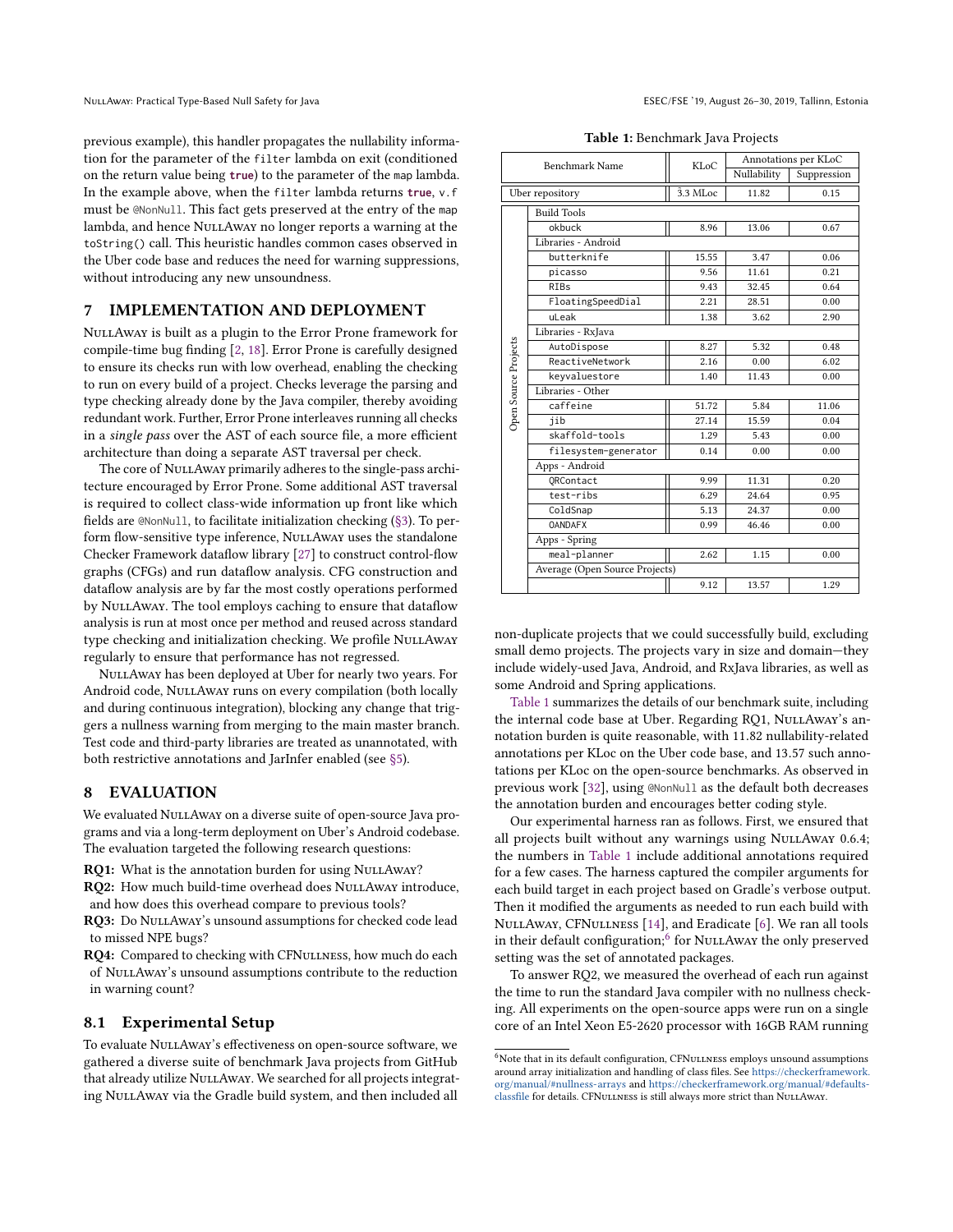Linux 4.4, and Java JDK 8. We used CFNULLNESS v.2.8.1 and Infer v.0.15.0. Due to the size and complexity of Uber's build environment, we did not attempt to run other tools there; we still measure NULLAWAY's overhead compared to compilation with it disabled.

To answer RQ3, we studied all NPEs present in production crash data on Uber's applications over a period of 30 days, looking for cases where NullAway's unsound assumptions on checked code led to crashes. Uber's crash reporting infrastructure de-duplicates crash instances with the same stack trace. For the 30-day period we studied, there were 100 distinct stack traces involving NPEs. This includes crashes in both internal and production versions of the app, for all versions in use during the time period, possibly including months-old versions. We included all crashes to get the broadest dataset of NPEs in code that had passed NULLAWAY's checks.

Additionally, for the open-source benchmarks, we manually inspected a random subset of the additional warnings given by CFNullness as compared to NullAway. As further evidence for RQ3, we checked if the warnings corresponded to real bugs. For RQ4, we categorized each warning based on which unsound assumption led to its omission by NULLAWAY.

Regarding the precision of Eradicate as compared to NULLAWAY, we found that doing a proper comparison would be non-trivial. Eradicate does not yet support recent Java 8 language features like lambdas and method references, and evaluating the full impact of this difference on Eradicate's false negative rate would require significant additional experiments beyond the scope of this paper. Data Availability NULLAWAY and the scripts required to run our evaluation on the open-source benchmarks are publicly available [\[9,](#page-10-8) [10\]](#page-10-26). We have also provided our raw experimental data as supplementary material [\[12\]](#page-10-27).

#### <span id="page-7-0"></span>8.2 Compile Time Overheads

[Figure 4](#page-8-1) shows the build-time overheads of the tested nullnesschecking tools as compared to compilation without nullness checking. On average, NuLLAway's build times are only 1.15× those of standard builds, compared to <sup>2</sup>.8<sup>×</sup> for Eradicate and <sup>5</sup>.1<sup>×</sup> for CFNULLNESS. In fact, NULLAWAY's highest observed overhead (1.36<sup>×</sup> for uLeak) is close to Eradicate's lowest (1.43<sup>×</sup> for filesystem-generator). Our supplementary materials [\[12\]](#page-10-27) give full data on absolute compilation times and overheads for all runs.

Though CFNULLNESS also runs as part of the Java compiler, we conjecture that its overheads are significantly higher than NuLL-Away's due to its greater sophistication and focus on ease-of-use rather than performance.<sup>[7](#page-7-2)</sup> CFNuLLNESS does significantly more complex checking than NuLLAway, including full checking and inference of generic types and support for tracking map keys [\[1,](#page-10-7) §4]. Also, the Checker Framework has been designed to make writing new checkers easy, with much implementation shared in a common base type checker. This architecture does not yet minimize costly operations like AST passes and dataflow analysis runs.

We note that developers often perform incremental builds, in which only modified source files or targets and their dependencies are recompiled. Such builds are typically much faster than doing a clean rebuild of an entire project, so the overhead of nullness checking tools will consume less absolute time. Nevertheless, it is

ESEC/FSE '19, August 26–30, 2019, Tallinn, Estonia Subarno Banerjee, Lazaro Clapp, and Manu Sridharan

<span id="page-7-3"></span>Table 2: Classification of NPEs from the Uber deployment

| Category                   | Sub-category                                 | Count                    |
|----------------------------|----------------------------------------------|--------------------------|
|                            | Android SDK / JDK                            | 38                       |
|                            | Other Third-Party                            | 16                       |
| Unannotated library code   | First Party Libs                             | 10                       |
|                            | Total                                        | 64                       |
|                            | Precondition and assertion-like methods      | 14                       |
| <b>Manual Suppressions</b> | @SuppressWarnings annotations                | 3                        |
|                            | Total                                        | 17                       |
|                            | Reflection                                   | 10                       |
|                            | Instrumentation                              | 3                        |
| Post-checking issues       | <b>Annotation Processor Misconfiguration</b> | $\overline{\mathcal{L}}$ |
|                            | Code stripping                               | $\overline{\mathbf{2}}$  |
|                            | Total                                        | 17                       |
| Other                      |                                              | $\boldsymbol{2}$         |
| Total                      |                                              | 100                      |

our experience that even with incremental builds, the overhead levels of Eradicate and CFNullness would still be a significant negative impact on developer productivity if run on every build.

For the NULLAWAY deployment at Uber, measuring overhead is difficult due to use of modular and parallel builds, network-based caching, compilation daemons, and other annotation processors and analyses. As an estimate of overhead, we ran five builds of the entire monorepo with all forms of caching disabled, comparing our standard build with a build where NULLAWAY is disabled, and we observed a <sup>1</sup>.22<sup>×</sup> overhead on average.

To summarize: NULLAWAY has significantly lower compile time overhead than previous tools, and hence can be enabled for every build on large codebases. By running on local builds with low overhead, NuLLAway helps developers catch potential NPEs early, improving code quality and productivity.

#### <span id="page-7-1"></span>8.3 NULLAWAY and NPEs at Uber

To aid in answering RQ3, [Table 2](#page-7-3) gives a categorization of NPEs observed in Uber Android apps over a 30-day period. NPEs were deduplicated based on the full stack-trace of the exception, meaning that the same root cause can be counted multiple times (e.g., for a bug in a shared library used by multiple apps).

Ideally, we would like to compare the rate of NPEs at Uber before and after the introduction of static nullness checking. However, between a previous deployment of Eradicate and NULLAWAY itself, Uber's code base has been running some null checker for over 2 years, and we do not have data to do this comparison. We do note that the documented motivation for adopting these tools was the prevalence of NPEs as a category of crashes. Today, NPEs comprise less than 5% of observed crashes for our Android apps.

The most common type of NPEs missed by our tool (64%) are those involving unannotated third-party code. This case includes crashes within unannotated code and cases where unannotated methods returned null (NULLAWAY optimistically assumes a nonnull return value). Note that these cases were not necessarily bugs in the libraries; they could be a misunderstood API contract due to lack of nullness annotations. 38% of the crash stacks involved Android framework libraries or (rarely) the JDK classes, 16% involved other

<span id="page-7-2"></span> $7$ This discussion is based on personal communication with CFNULLNESS developers.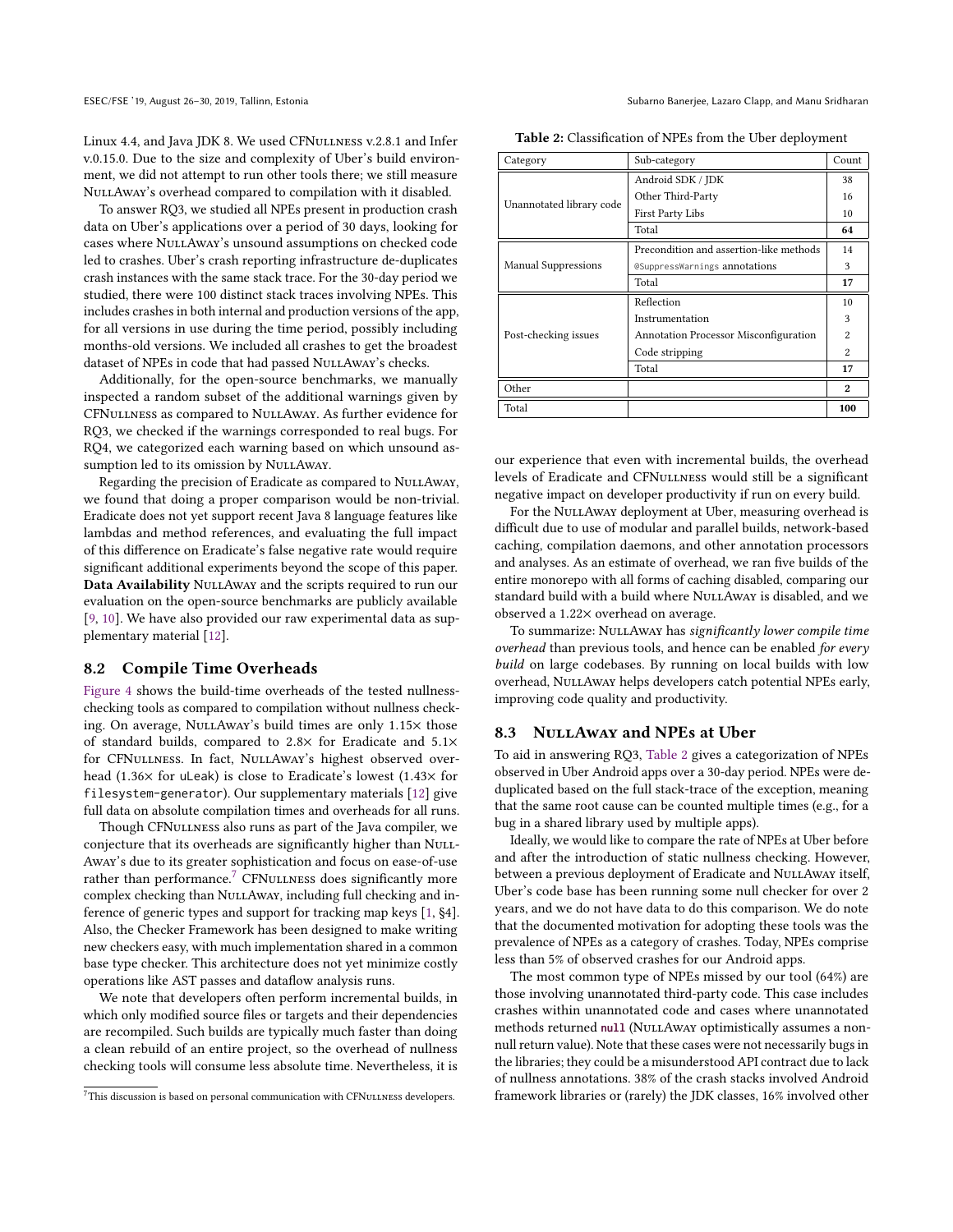<span id="page-8-1"></span>

without nullness checking. Absolute times for Base compiles are labeled above the bars (in seconds).

third-party libraries, and 10% involved Uber libraries outside the Android monorepo that do not build with NULLAWAY.

The next broad category (17%) were manual suppressions of NullAway warnings. Only 3% were explicit @SuppressWarnings annotations, while 14% were calls to methods that perform a runtime check and crash when passed **null** (e.g. Guava's Preconditions.checkNotNull [\[5\]](#page-10-28)). Such calls are warning suppressions since NuLLAway treats the parameter as @NonNull after the call without proving that the call cannot fail. In most cases, these suppressions were either introduced to speed initial NULLAWAY adoption and never fixed, or cases where developers mistakenly concluded non-nullness was enforced by some invariant outside the type system.

An equally large category of crashes (17%), involved cases in which code was transformed in some way after checking. The most prevalent case was due to an object serialization framework unexpectedly writing **null** into a @NonNull field via reflection (10%). We also observed issues due to dynamic instrumentation breaking the assumptions made by the compiler (3%), misconfiguration of annotation processors resulting on incorrect or incomplete generated code (2%), and erroneous code stripping during the final steps of the build process (2%).

Finally, two uncategorized cases remain: one was an explicitlythrown NullPointerException unrelated to nullability, and one could not be triaged correctly based on available data.

Critically, not a single NPE in this dataset was due to any of NULLAWAY's unsound assumptions for fully-checked code; they only related to handling of unannotated third-party code or code transformations (e.g. reflection) that are out of scope for nearly all static analysis tools. In other words, for this dataset, NULLAWAY achieved its goal of no false negatives in practice for checked code.

#### <span id="page-8-0"></span>8.4 Additional CFNuLLNESS Warnings

We also inspected additional warnings emitted by CFNULLNESS for build targets in the open-source benchmarks that passed NULLAWAY with no warnings. As shown in [Table 3,](#page-9-0) CFNULLNESS raised a total of 404 additional warnings for 14 out of our 18 benchmark projects. We manually inspected 10 randomly-sampled warnings per benchmark, or all if there were fewer than 10. For RQ3, we determined

if they were true bugs missed by NULLAWAY (i.e., the code could cause an NPE at runtime). For RQ4, we determined which unsound assumption caused NULLAWAY to not emit the warning.

Among the 122 randomly sampled warnings in [Table 3,](#page-9-0) we found no true NPE issues that were missed by NULLAWAY. Going left to right in [Table 3,](#page-9-0) 30 warnings (25%) were due to stricter initialization checking in CFNullness, specifically prohibiting helper method calls from constructors and lack of support for the @Initializer annotation. 79 warnings (65%) were in calls to code deemed unannotated by NullAway. CFNullness treats third-party methods without annotations as having @NonNull parameters, whereas NuLL-Away's optimistic treatment assumes @Nullable (see [§5\)](#page-4-0). We inspected these cases and did not find any true bugs, but as shown in [§8.3](#page-7-1) such bugs are possible. Also, some warnings were due to differences in built-in models of library code. For the "Arrays / Purity" column, one case involved sound treatment of array accesses [\(§6\)](#page-5-0), and the 7 other cases involved purity assumptions [\(§4\)](#page-3-0). Finally, 5 of the issues (4%) would have generated NULLAWAY warnings but were explicitly suppressed (last column).

To conclude, we found that on the open-source benchmarks, NULLAWAY did not miss any real NPE issues, despite being unsound. Adding enough annotations to remove all CFNULLNESS warnings would require significant effort, so in these cases, use of NULL-Away improved productivity without negative impact on safety. Regarding the relative impact of NuLLAway's various unsound assumptions on warning count, optimistic treatment of unannotated code reduced warnings the most, followed by initialization checking, with unsound handling of arrays and purity having a lesser impact.

#### 8.5 Threats to Validity

The primary threat to the validity of our evaluation is our choice of benchmarks. We chose open-source benchmarks that already used NuLLAway, as getting unannotated code bases to compile with NULLAWAY would have required significant effort. Also, NULLAWAY was built for and tuned to the style of the Uber code base. Together these programs comprise millions of lines of code written by hundreds of developers, so we expect it to be representative of a large class of Java programs. But it is possible that code bases that have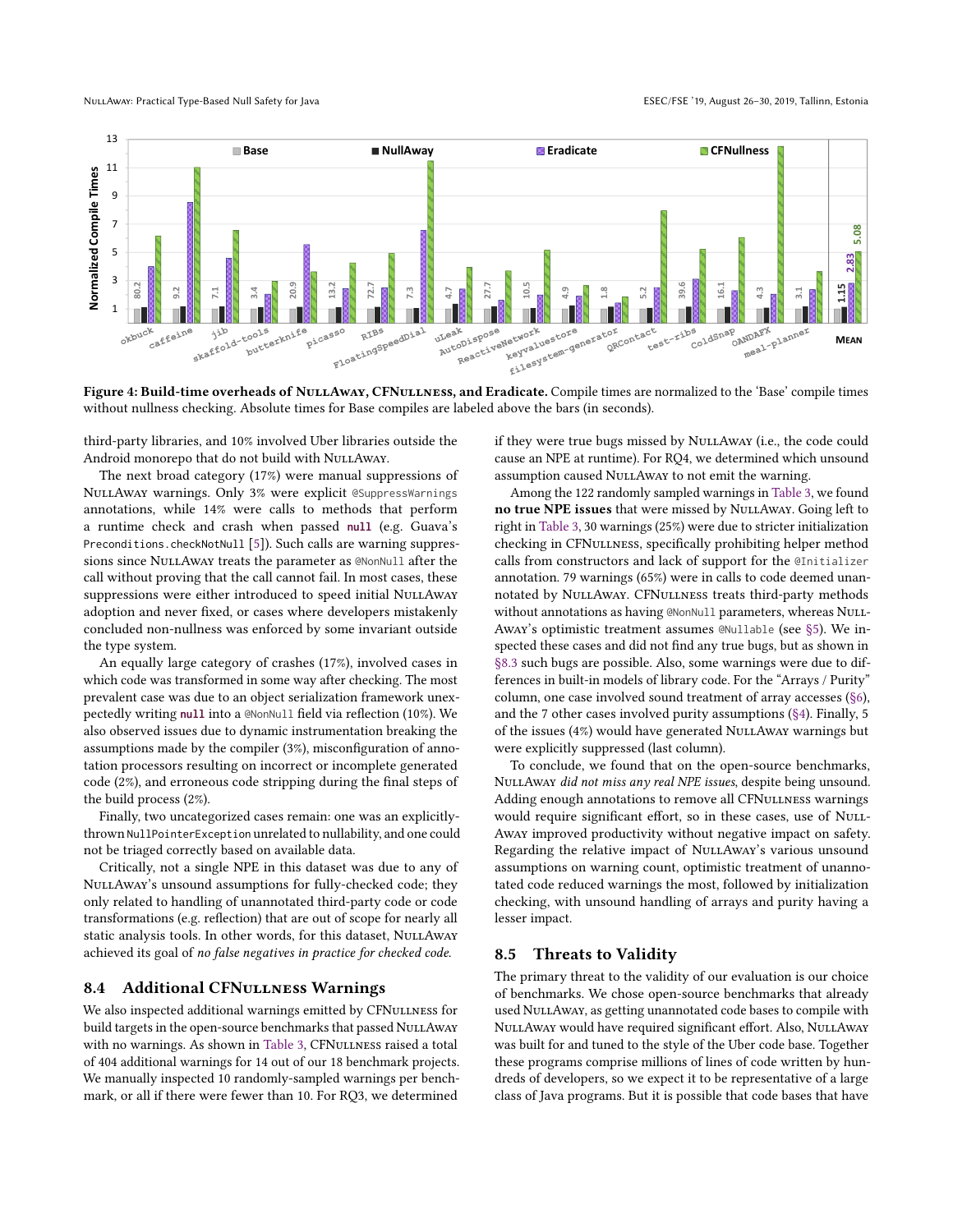<span id="page-9-0"></span>

|                      | # Warnings | <b>Initialization Checking</b> |                                | <b>Unannotated Code</b> |                   |                 |            |
|----------------------|------------|--------------------------------|--------------------------------|-------------------------|-------------------|-----------------|------------|
| Benchmark<br>Name    |            | Helper<br>methods              | <b>@Initializer</b><br>methods | Optimistic<br>defaults  | Library<br>models | Arrays / Purity | Suppressed |
| okbuck               | 17         |                                |                                | 6                       |                   |                 |            |
| caffeine             | 47         |                                |                                |                         |                   |                 |            |
| iib                  | 141        | $\overline{c}$                 |                                | 4                       |                   |                 |            |
| skaffold-tools       | 12         |                                |                                |                         |                   |                 |            |
| butterknife          | 58         | $\overline{c}$                 |                                |                         |                   |                 |            |
| picasso              | 31         |                                |                                |                         |                   |                 |            |
| <b>RIBs</b>          | 22         |                                |                                |                         |                   |                 |            |
| FloatingSpeedDial    | 5          |                                |                                |                         |                   |                 |            |
| AutoDispose          | 21         | 3                              |                                |                         |                   |                 |            |
| ReactiveNetwork<br>6 |            |                                |                                |                         |                   |                 |            |
| keyvaluestore        |            |                                |                                |                         |                   |                 |            |
| ORContact            |            |                                |                                |                         |                   |                 |            |
| test-ribs            | 22         |                                |                                |                         | $\mathfrak{D}$    |                 |            |
| meal-planner         | 11         |                                |                                |                         |                   |                 |            |

Table 3: Additional nullness warnings with CFNULLNESS

adopted NuLLAwAY are particularly suited to its checking style, and that on other types of programs (e.g., for scientific computing) NullAway's unsoundness would lead to more real-world NPEs.

Regarding build-time overhead, a threat is that our experimental configuration may not reflect typical build configurations, which e.g. may use concurrency or a daemon process (see discussion in [§8.2\)](#page-7-0). Our experience with the Uber deployment gives confidence that our measurements are reflective of typical builds.

## 9 RELATED WORK

Other sections of the paper have compared NULLAWAY with CFNULLness [\[23,](#page-10-4) [32\]](#page-10-5) and Eradicate [\[6\]](#page-10-3). At Uber, Eradicate was used before NullAway was built, and it succeeded in greatly reducing the number of NPEs observed in production. The primary motivation for building NULLAWAY was to reduce overhead such that checking could be run on every build (Eradicate only ran during continuous integration). Additionally, at the time NuLLAway was initially built, Eradicate was not able to process nullability annotations from bytecode for which it had not also processed the corresponding source code, leading to many missed warnings; this Eradicate issue has since been fixed.

NULLAWAY's implementation was inspired by various partial nullability checks built into Error Prone [\[3,](#page-10-29) [4\]](#page-10-30). These checks also leverage dataflow analysis for inference via the Checker Framework dataflow library [\[27\]](#page-10-24), from which NuLLAway's implementation borrows and extends. While Error Prone's checks can catch a variety of issues, they are not as complete as NullAway; e.g., they lack initialization checking [\(§3\)](#page-2-0) and method override checking.

As mentioned in [§3,](#page-2-0) checking of proper initialization has been the subject of a variety of previous work [\[24,](#page-10-11) [25,](#page-10-12) [35,](#page-10-13) [37\]](#page-10-14), as incorrect initialization jeopardizes reasoning about many other object properties (e.g., immutability [\[28,](#page-10-31) [38\]](#page-10-32)). NuLLAway is distinguished by initialization checking that is unsound, yet has prevented nearly all initialization errors in a multi-million line code base over many months, requiring fewer annotations than the sound approaches.

Many approaches have been proposed for preventing NPEs with static analysis [\[21,](#page-10-33) [29–](#page-10-34)[31\]](#page-10-35). These approaches work out of the box on a subject code base, without requiring developers to initially add annotations. However, such approaches also have drawbacks. Type-based approaches like NULLAWAY are modular and efficient, leveraging type annotations at method boundaries. In contrast, most static analysis approaches are not modular, forcing an expensive global re-analysis at each code change. The bi-abduction approach of Facebook Infer is modular [\[21\]](#page-10-33) but still significantly more complex and expensive than type checking. Also, null pointer issues discovered via static analysis can be difficult for a developer to understand, as they can involve inter-procedural data flow. In contrast, NuLLAway errors always relate to a local violation of the typing discipline, and hence can be understood by only looking at surrounding code and related method type signatures.

[§8](#page-6-0) showed that though NULLAWAY is unsound, it has been able to prevent nearly all NPEs in production Android code at Uber. The RacerD system for static data race detection [\[19\]](#page-10-36) also aims for this threshold of few to no false negatives in practice, based on bugs observed in the field. We anticipate that future work will continue this trend of static analysis and type system design based on preventing nearly all errors previously observed in testing and production, rather than aiming for strict soundness.

#### 10 CONCLUSIONS AND FUTURE WORK

We have presented NULLAWAY, a practical tool for type-based null safety of large-scale Java applications. NuLLAway has much lower build-time overhead than previous tools, enabling null checking on every build. Further, NULLAway's checks have been carefully tuned to minimize false negatives in practice while imposing a reasonable annotation burden. NuLLAway runs on every build of millions of lines of code at Uber and has been adopted by many other open-source projects and companies.

As shown by NULLAWAY and other recent work [\[36\]](#page-10-37), developers are willing to use pluggable type systems, even with a moderate annotation burden, to prevent mobile application crashes, due to the difficulty of addressing such crashes in production. The type systems need not be fully sound, as long as they provide reasonably strong safety guarantees in practice. We believe that developing type systems with soundness tradeoffs similar to NULLAWAY for other common types of crashes (e.g., array indexing errors) is a fruitful area for future research. Beyond investigating such systems, we are actively researching improved nullability type inference for libraries, to further increase the safety of NuLLAway-checked code. Acknowledgements. We thank Werner Dietl and Michael D. Ernst for help with understanding CFNULLNESS and detailed feedback on drafts of this paper.